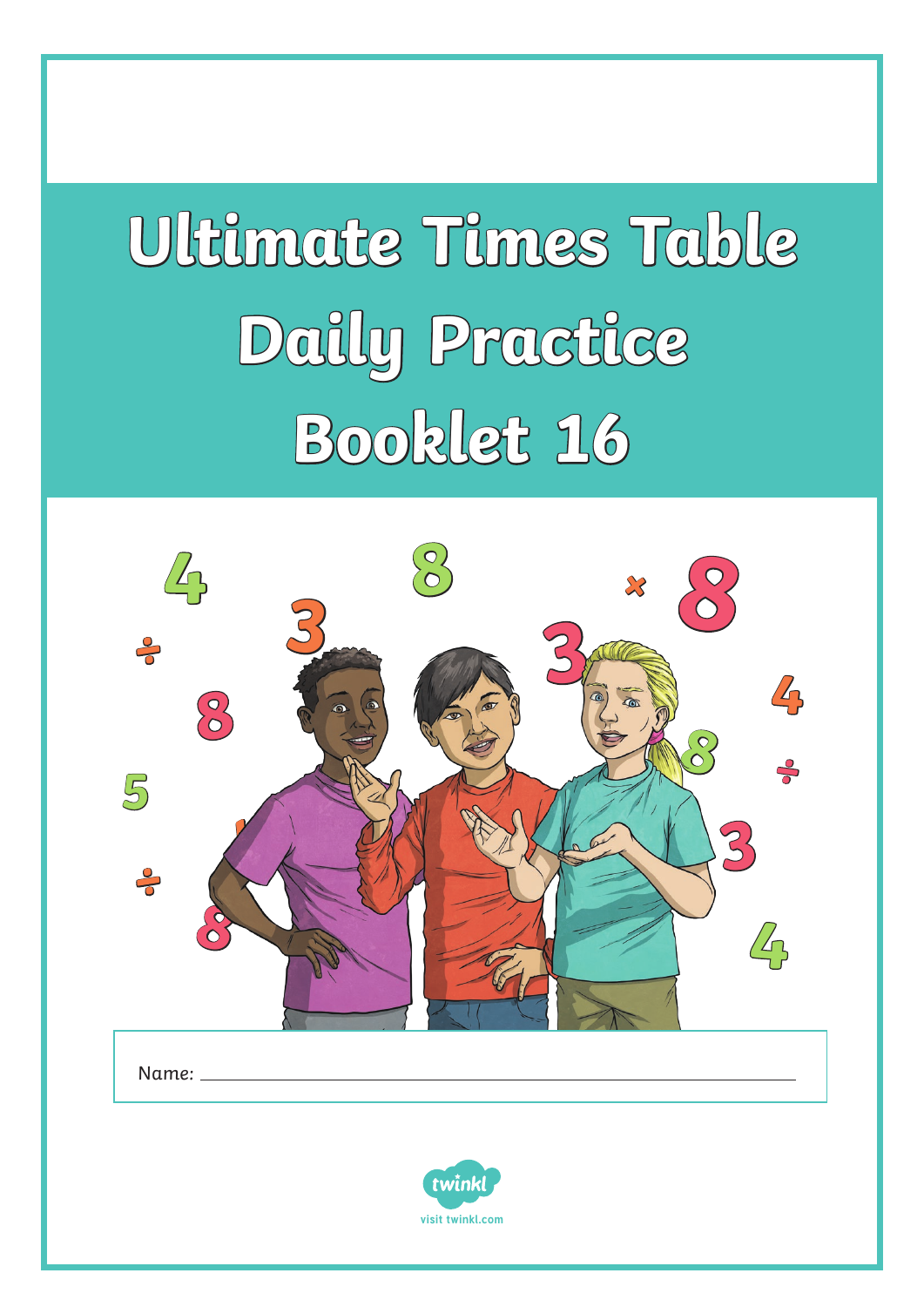### **Day 1 Challenge**

| $4 \times 3 =$ | $1 \times 4 =$ | $7 \times 8 =$ |
|----------------|----------------|----------------|
| $2 × 4 =$      | $5 \times 3 =$ | $6 × 3 =$      |
| $8 \times 8 =$ | $3 × 4 =$      | $9 \times 8 =$ |
| $7 \times 3 =$ | $4 \times 4 =$ | $1 \times 8 =$ |
| $27 ÷ 3 =$     | $24 \div 4 =$  | $72 \div 8 =$  |
| $24 \div 3 =$  | $48 \div 4 =$  | $88 ÷ 8 =$     |
| $33 ÷ 3 =$     | $20 \div 4 =$  | $96 \div 8 =$  |
| $21 \div 3 =$  | $8 \div 4 =$   | $40 \div 8 =$  |

| <b>My score:</b> | $\overline{24}$ |
|------------------|-----------------|
|                  |                 |



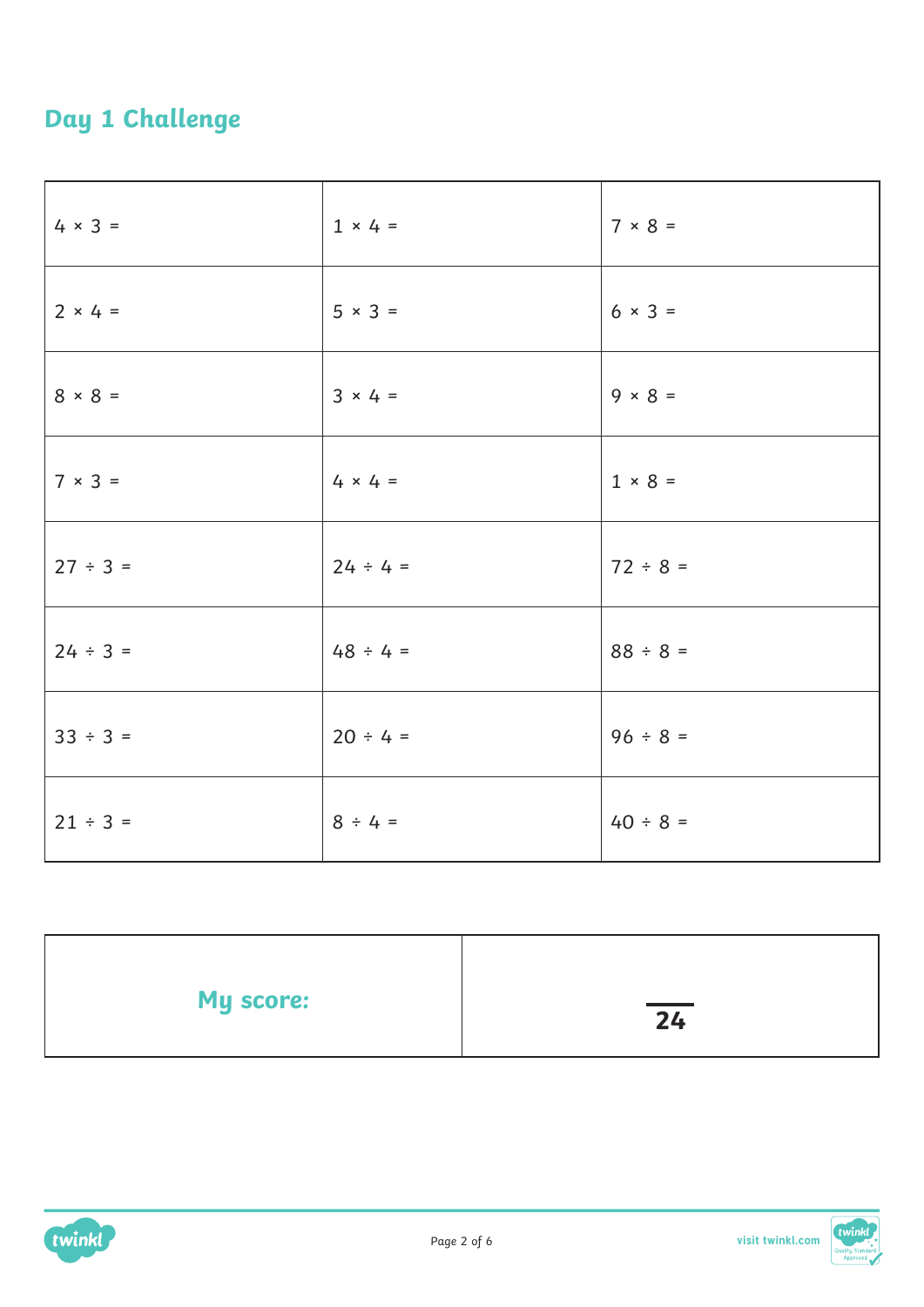### **Day 2 Challenge**

| $7 \times 3 =$  | $4 \times 4 =$ | $1 \times 8 =$ |
|-----------------|----------------|----------------|
| $2 \times 8 =$  | $8 \times 3 =$ | $5 \times 4 =$ |
| $6 × 4 =$       | $3 × 8 =$      | $9 \times 3 =$ |
| $10 \times 3 =$ | $7 \times 4 =$ | $10 × 8 =$     |
| $21 \div 3 =$   | $8 \div 4 =$   | $40 \div 8 =$  |
| $24 \div 3 =$   | $44 \div 4 =$  | $80 \div 8 =$  |
| $36 ÷ 3 =$      | $36 \div 4 =$  | $48 \div 8 =$  |
| $27 ÷ 3 =$      | $24 \div 4 =$  | $72 \div 8 =$  |

| <b>My score:</b> | $\overline{\phantom{a}}$<br>24 |
|------------------|--------------------------------|
|                  |                                |

![](_page_2_Picture_3.jpeg)

![](_page_2_Picture_4.jpeg)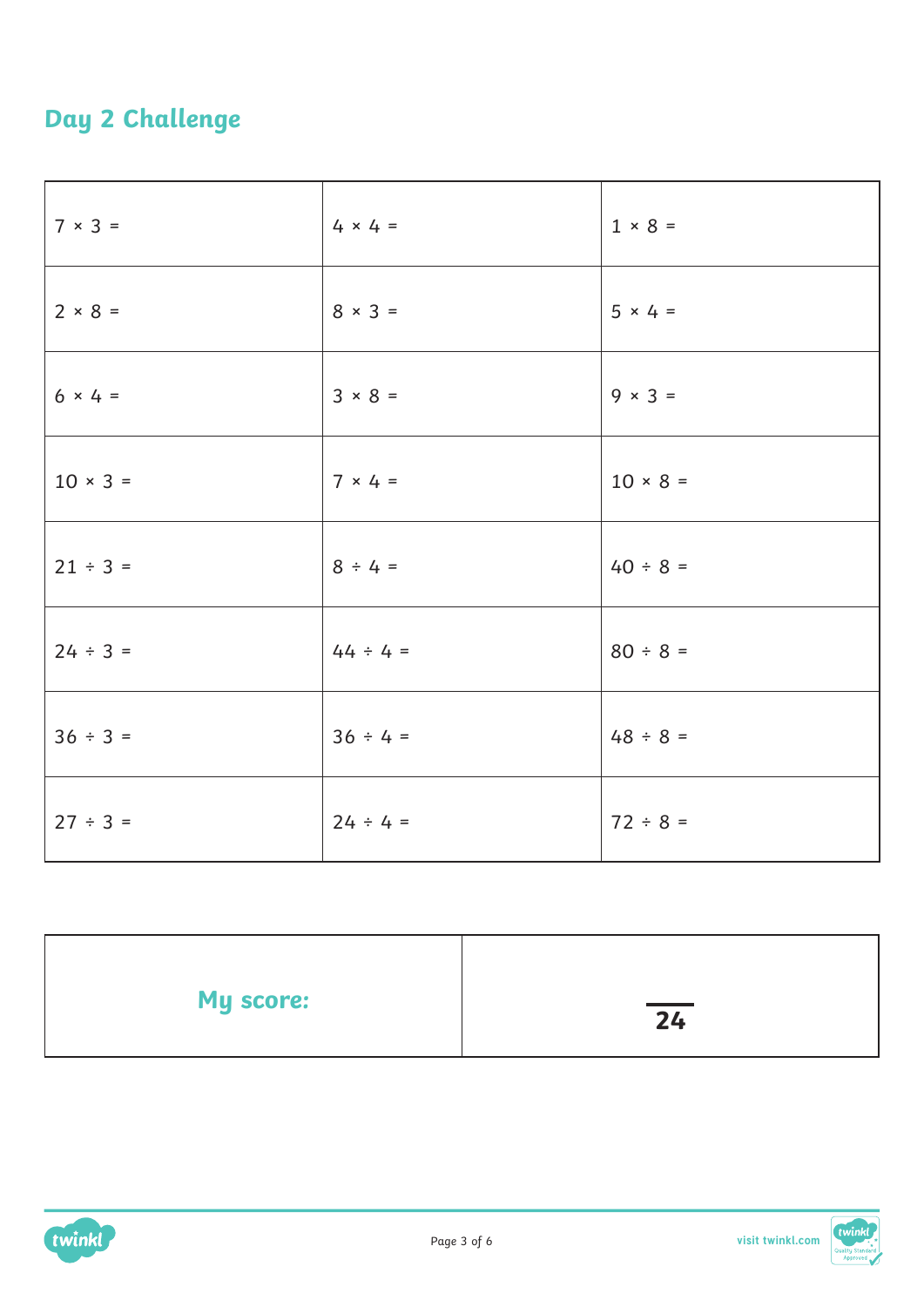### **Day 3 Challenge**

| $10 \times 3 =$ | $7 × 4 =$       | $10 × 8 =$      |
|-----------------|-----------------|-----------------|
| $11 × 8 =$      | $11 \times 3 =$ | $8 \times 4 =$  |
| $9 \times 4 =$  | $12 \times 8 =$ | $12 \times 3 =$ |
| $1 \times 3 =$  | $10 × 4 =$      | $4 \times 8 =$  |
| $12 \div 3 =$   | $48 \div 4 =$   | $88 \div 8 =$   |
| $6 ÷ 3 =$       | $32 \div 4 =$   | $56 ÷ 8 =$      |
| $15 \div 3 =$   | $40 \div 4 =$   | $24 \div 8 =$   |
| $33 ÷ 3 =$      | $20 \div 4 =$   | $96 ÷ 8 =$      |

| <b>My score:</b> | $\overline{\phantom{a}}$<br>24 |
|------------------|--------------------------------|
|                  |                                |

![](_page_3_Picture_3.jpeg)

![](_page_3_Picture_4.jpeg)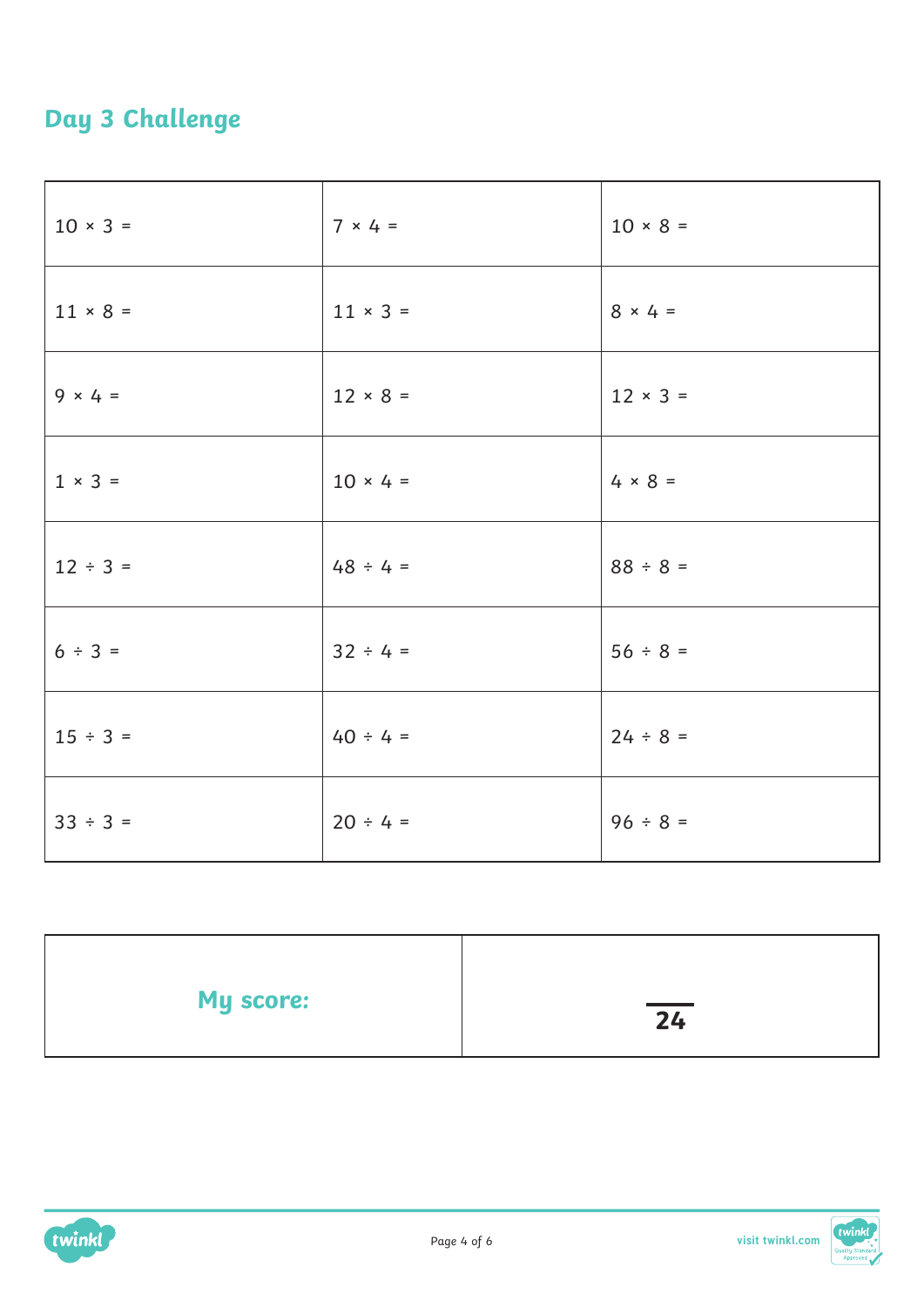#### **Day 4 Challenge**

| $1 \times 3 =$ | $10 × 4 =$     | $4 \times 8 =$  |
|----------------|----------------|-----------------|
| $4 × 3 =$      | $1 \times 4 =$ | $7 × 8 =$       |
| $7 × 3 =$      | $4 \times 4 =$ | $1 \times 8 =$  |
| $10 × 3 =$     | $7 × 4 =$      | $10 × 8 =$      |
| $18 \div 2 =$  | $30 \div 5 =$  | $90 \div 10 =$  |
| $8 \div 2 =$   | $60 \div 5 =$  | $110 \div 10 =$ |
| $22 \div 2 =$  | $25 \div 5 =$  | $120 \div 10 =$ |
| $14 \div 2 =$  | $10 \div 5 =$  | $50 \div 10 =$  |

| <b>My score:</b> | $\overline{24}$ |
|------------------|-----------------|
|                  |                 |

![](_page_4_Picture_3.jpeg)

![](_page_4_Picture_4.jpeg)